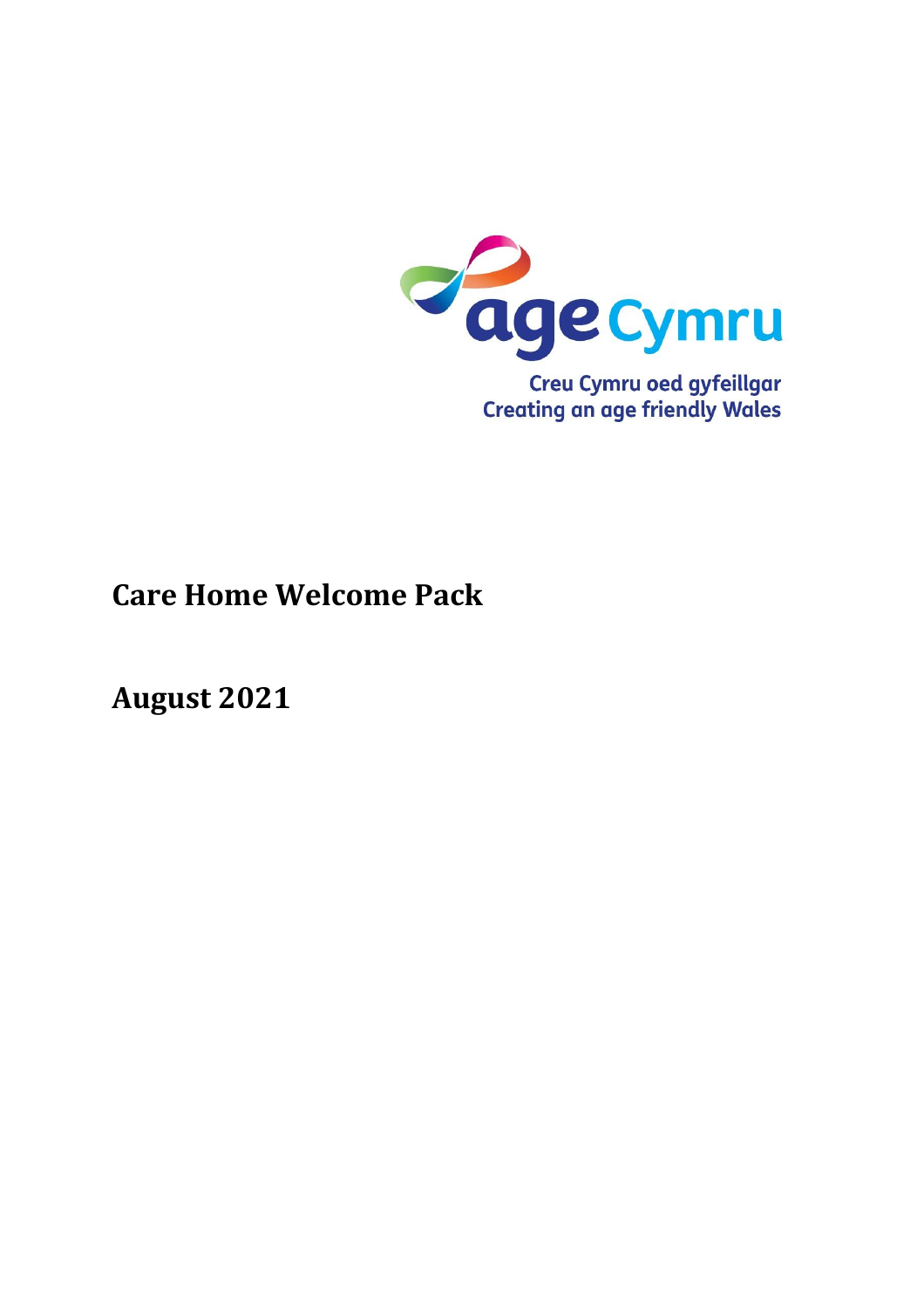#### **Welcome**

Since March 2020, continuous and often stressful pressures on care homes, their staff and time have been highlighted and heightened by COVID19. Understandable anxieties, including the footfall from outside agencies and families and how to protect both residents and staff, have been a continual worry.

Maintaining and enabling contact between care home residents and their relatives and friends is vital for their wellbeing. The pandemic has focused attention on human engagement as a truly essential aspect of good care and wellbeing, sadly missing during the first national lockdown and onwards. Families, residents, staff and managers have struggled to cope with the emotional strain of separation and anxiety that has inevitably resulted.

With 1,077 care homes in Wales, a national approach was needed to help establish a safe volunteering framework for care homes that is supported by all stakeholders, delivers consistent high quality and records the positive impact on residents, relatives, staff and the volunteers themselves.

Its time-consuming and practically challenging for care homes to organise visits in a fair and effective way. Having available staff to manage socially-distanced family visiting or to support residents to connect via the telephone and the internet can be a challenge when care home staff have so many – and increased priorities and responsibilities.

This 2021 pilot project, a partnership between Age Cymru and WCVA, care homes and volunteers, funded by Welsh Government has been the result.

It's hoped that care homes like yours in the pilot supporting and being supported by volunteers, can also be sustained in the longer term beyond COVID, for everyone's mutual benefit by

- invigorating relationships between care home management and staff and families
- helping to promote a culture of greater openness
- bringing new and different skills to complement those provided by the paid workforce
- providing career-related experience and personal fulfilment to volunteers.

We thank you for joining us and welcome you warmly – without you this Age Cymru Pilot Project couldn't happen and your home has a vital role to play. You're providing a real opportunity to make a positive difference to the people who live, work in and visit your care home. We look forward to gathering your feedback, which is an essential part of the initiative.

If you require any further information, please contact:

Zoe Newland, Volunteer Support Officer [Carehomevolunteer@agecymru.org.uk](mailto:Carehomevolunteer@agecymru.org.uk)

Suzy Webster, Care Home Network Manager [Suzy.webster@agecymru.org.uk](mailto:Suzy.webster@agecymru.org.uk)

Sarah Reed, Dementia Specialist [Sarah.reed@manyhappyreturns.org](mailto:Sarah.reed@manyhappyreturns.org)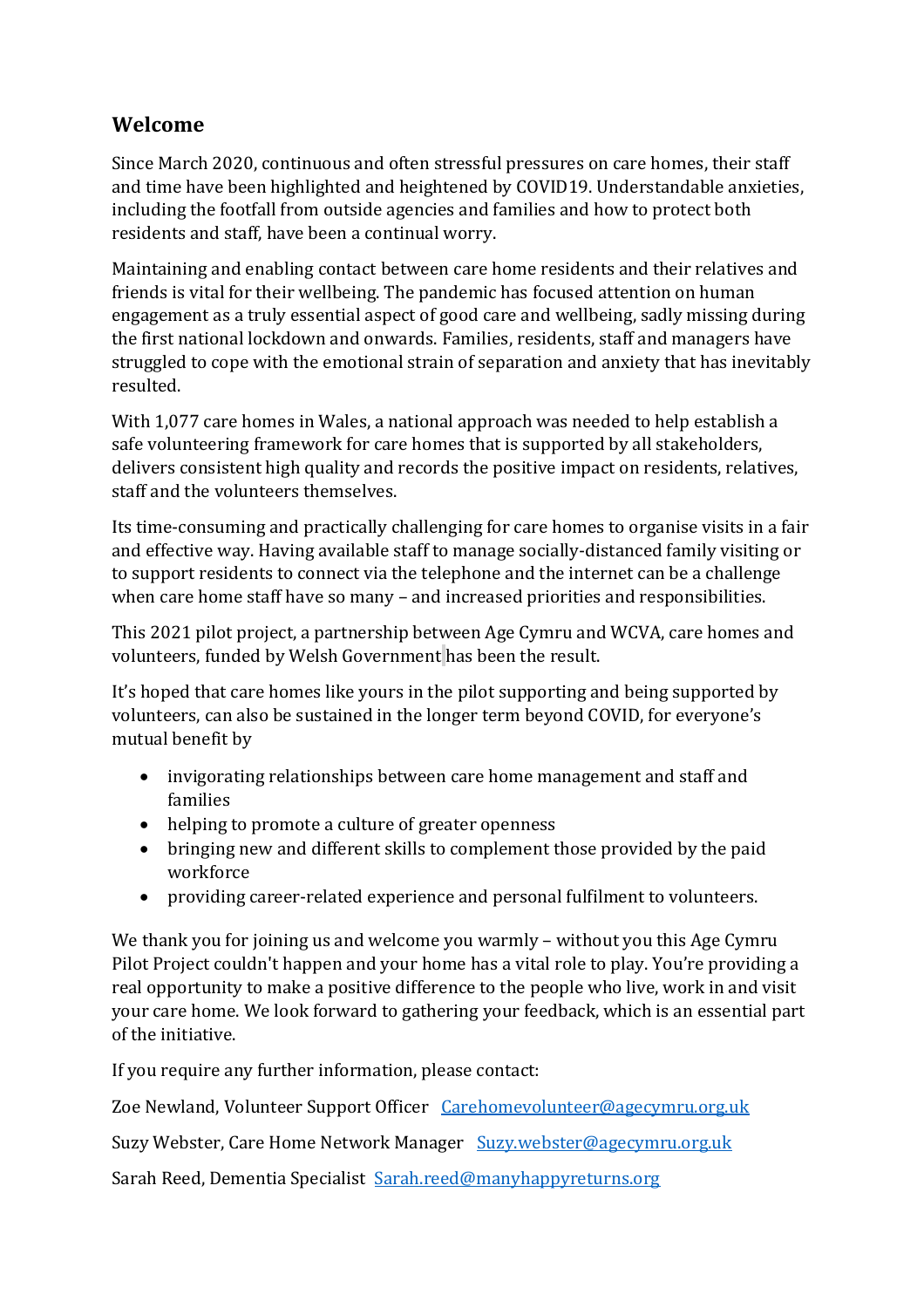| <b>Location</b> | <b>Care Home</b>                        |
|-----------------|-----------------------------------------|
| Aberdare        | <b>Ysguborwen Care Home</b>             |
|                 | Ysguborwen                              |
|                 | Aberdare                                |
|                 | <b>RCT</b>                              |
|                 | <b>CF44 0AX</b>                         |
|                 |                                         |
| Anglesey        | <b>Glan Rhos Nursing Home</b>           |
|                 | <b>Glan Rhos</b>                        |
|                 | Brynsiencyn                             |
|                 | Llanfairpwllgwngyll                     |
|                 | Isle of Anglesey                        |
|                 | LL61 6TZ                                |
|                 |                                         |
| Cardiff         | <b>Llys Cyncoed</b>                     |
|                 | 127 Cyncoed Road                        |
|                 | Cardiff                                 |
|                 | <b>CF23 6AF</b>                         |
|                 |                                         |
| Cardiff         | <b>Ty Coch</b>                          |
|                 | 105 Station Road                        |
|                 | Llanishen                               |
|                 | Cardiff                                 |
|                 | <b>CF14 5UW</b>                         |
| Neath           | <b>Plas Bryn Rhosyn Care Home</b>       |
|                 | Heol Illtyd                             |
|                 | Neath                                   |
|                 | <b>Neath Port Talbot</b>                |
|                 | <b>SA10 7SE</b>                         |
|                 |                                         |
| Newport         | <b>Capel Grange Care Home</b>           |
|                 | <b>Capel Crescent</b>                   |
|                 | Newport                                 |
|                 | Gwent                                   |
|                 | <b>NP20 2FG</b>                         |
|                 |                                         |
| Powys           | <b>St. Nicholas House Ltd Care Home</b> |
|                 | <b>Church Stoke</b>                     |
|                 | Montgomery                              |
|                 | Powys                                   |

## **Pilot project locations and participating care homes**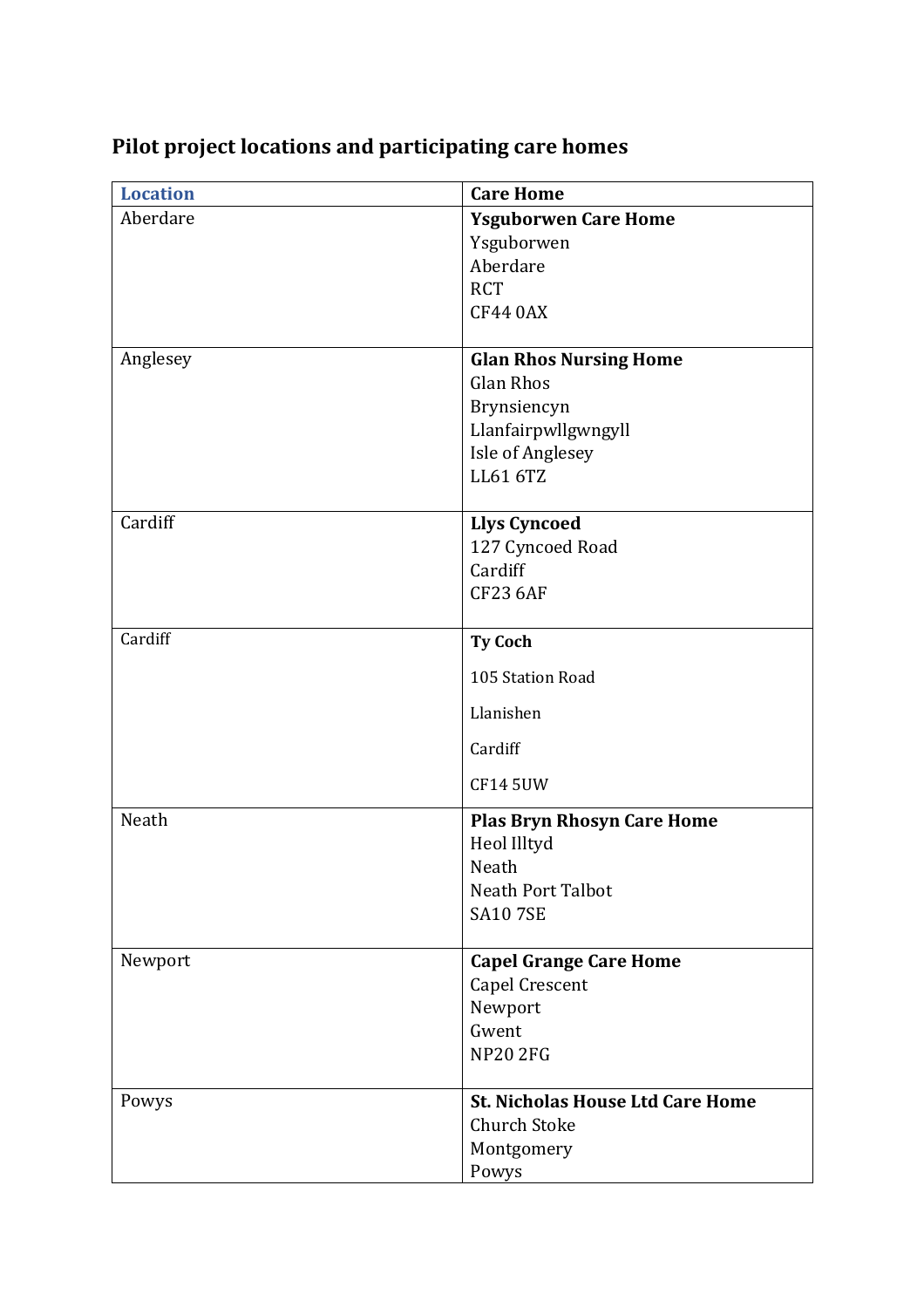|             | <b>SY15 6AF</b>     |
|-------------|---------------------|
| Port Talbot | <b>Llys y Seren</b> |
|             | Moor Road           |
|             | Aberavon            |
|             | <b>Port Talbot</b>  |
|             | <b>SA127BJ</b>      |
|             |                     |
| Port Talbot | <b>Ty Nant</b>      |
|             | <b>Tynant Lane</b>  |
|             | Cymmer              |
|             | <b>Port Talbot</b>  |
|             | <b>SA13 3NR</b>     |
|             |                     |

## **The role of volunteers and what they will be doing:**

- Meeting and greeting family and other visitors as a representative of the home and its staff
- Hospitality, welcome and hosting
- Guiding visitors to cloakroom, toilet and refreshment facilities, where appropriate
- Wearing simple safety PPE. (Training for this and relevant safeguarding should be provided by you)
- Assisting with LFTs for visitors, where applicable
- Checking LFT results on NHS phone Apps, where applicable
- Filling in details of visiting guests for the Track and Trace log, where applicable
- Knowing where the garden, pod and/or visiting room is/are and how to get to it/them
- Guiding families through the home to the garden, pod or room
- Developing relationships with regular visitors
- Logging information for the care home (family visitor names and addresses, resident's room number, time of visiting and activity, if any)
- Completing a simple record for each visit for reference
- Ending visits thanks and farewell.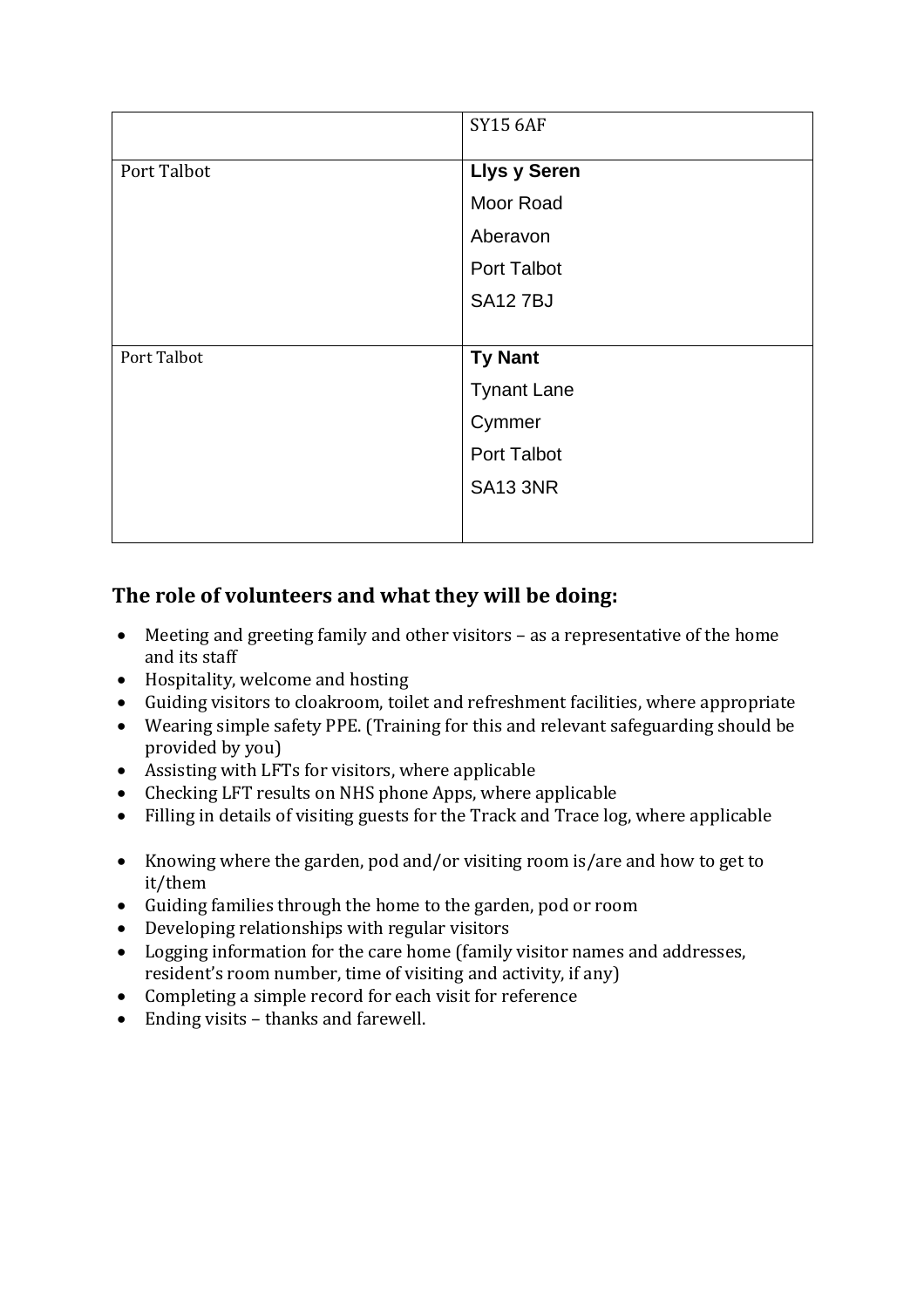### **The profile for the volunteers who we have identified and sought**

Volunteers will be personable, friendly, well organised, responsible and capable of representing a favourable welcome for your care home that they can feel proud of.

The project offers them opportunities to gain a greater understanding of how care homes work and insights into some of the stresses that families and friends cope with. It's hoped that they will contribute to the life of the home, acquiring and learning new social and communication skills, while developing their empathic skills, for mutual benefit.

### **Establishing a routine for visits**

Volunteers have been asked to

- 1. Make a schedule and try to take responsibility for keeping themselves wellorganised
- 2. Make sure they know their way around the home visiting room/s, pod/s garden etc and cloakrooms / toilets / refreshments (where relevant) etc
- 3. Ensure that they are fluent in all the necessary information visitors might require
- 4. Be aware of any parking issues
- 5. Take ownership. We would like them to greet visitors warmly as though they are their own guests. As many of the visitors will be regular, volunteers are encouraged to take interest in their lives, in order to develop relationships with them
- 6. Where applicable, ensure that they take any information provided from the LFTs correctly
- 7. Fill in any necessary paperwork neatly so that others can use it if necessary
- 8. Be aware of and sensitive to other things that might be going on at the home
- 9. Remember that when wearing a mask, it helps to smile broadly and speak slowly and clearly
- 10. End visits by asking the visitors about their visit, thank them for coping with any COVID related issues and wish them well until the next time.

#### **What the volunteers will need**

Broadly speaking, volunteers will become a regular, extended part of your team. It's important that your staff at the home know about the care home's involvement in the pilot project, to ensure that they're able to welcome the volunteers and understand their part in it.

#### Volunteers may need a little understanding!

Many of them will know little or nothing about care homes or the way they work. They may have had little or no contact with anyone living with dementia. They may have had limited or no knowledge or experience of older people and their needs. The volunteers have been alerted to the fact that they may find some experiences distressing. Your role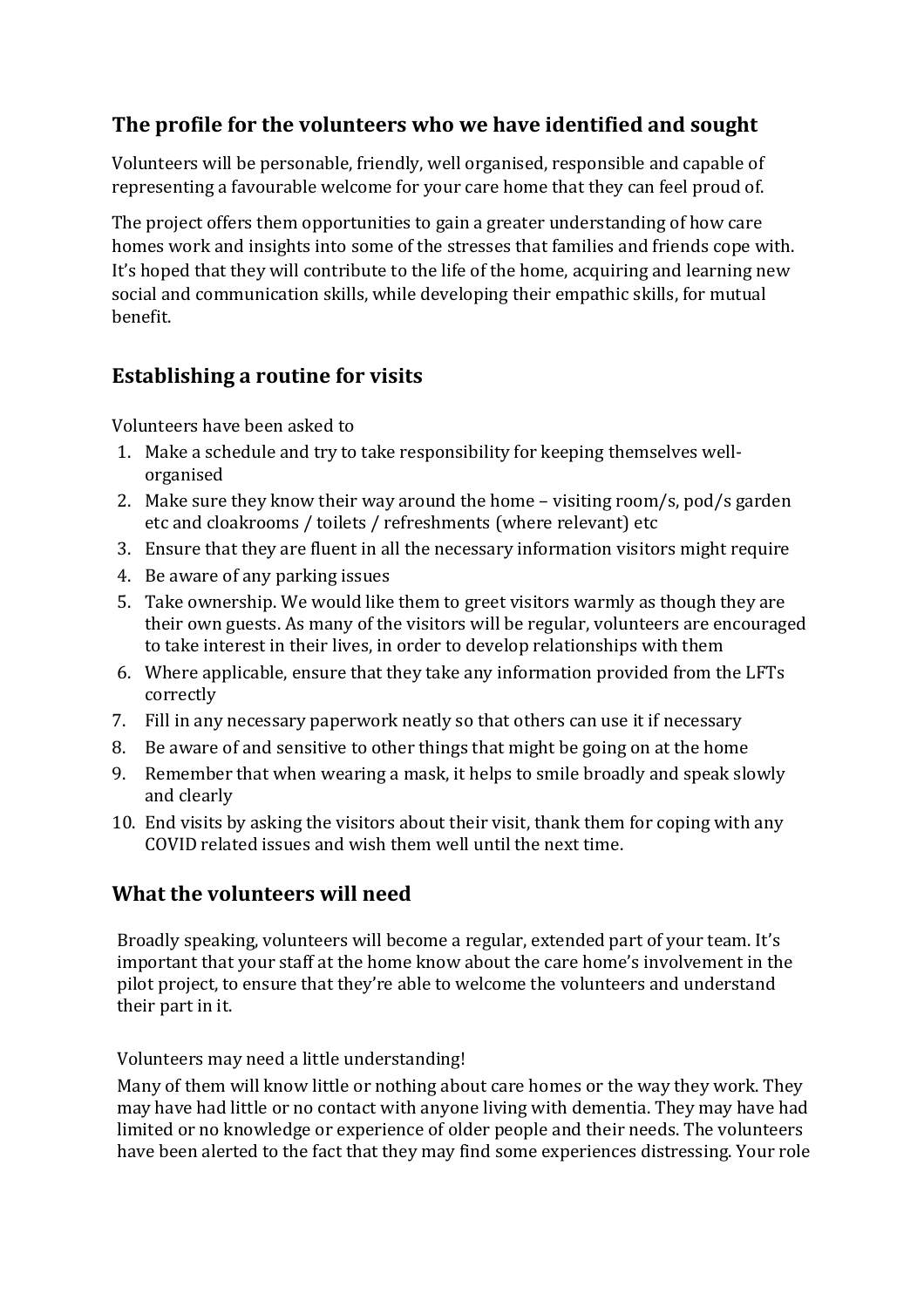in re-assuring them is vital if we're to maintain their interest, commitment, and resilience.

On a practical level, the volunteer will need

- 1. a tour of the public-facing areas of your home. They need to become familiar with and know their way around the home – visiting room/s, pod/s garden as well as cloakrooms / toilets / refreshments etc, so that they can show visitors around with confidence
- 2. Somewhere safe to leave their bags and coats
- 3. Knowledge of any procedures (e.g safety and fire drill procedures etc) and any necessary paperwork you need them to complete. We expect them to take responsibility for keeping themselves well-organised
- 4. To be informed of all the necessary information visitors might require, including any parking or other logistical issues
- 5. Where applicable, training in correct LFT taking / administering / recording
- 6. To learn and understand the necessary paperwork they should complete, where applicable. They are expected to fill in any forms neatly and legibly so that others can use them if necessary
- 7. To be made aware of any other things that might be going on at the home that might impact their visit
- 8. Your and your staff's good role-modelling of thoughtful communication while wearing a mask. We have provided guidance on this and they are encouraged to smile broadly, make eye contact and to speak slowly and clearly when with anyone
- 9. To be able to take some ownership of their activities. As many visitors will be regular, volunteers have been encouraged to take interest in them in order to develop relationships with them.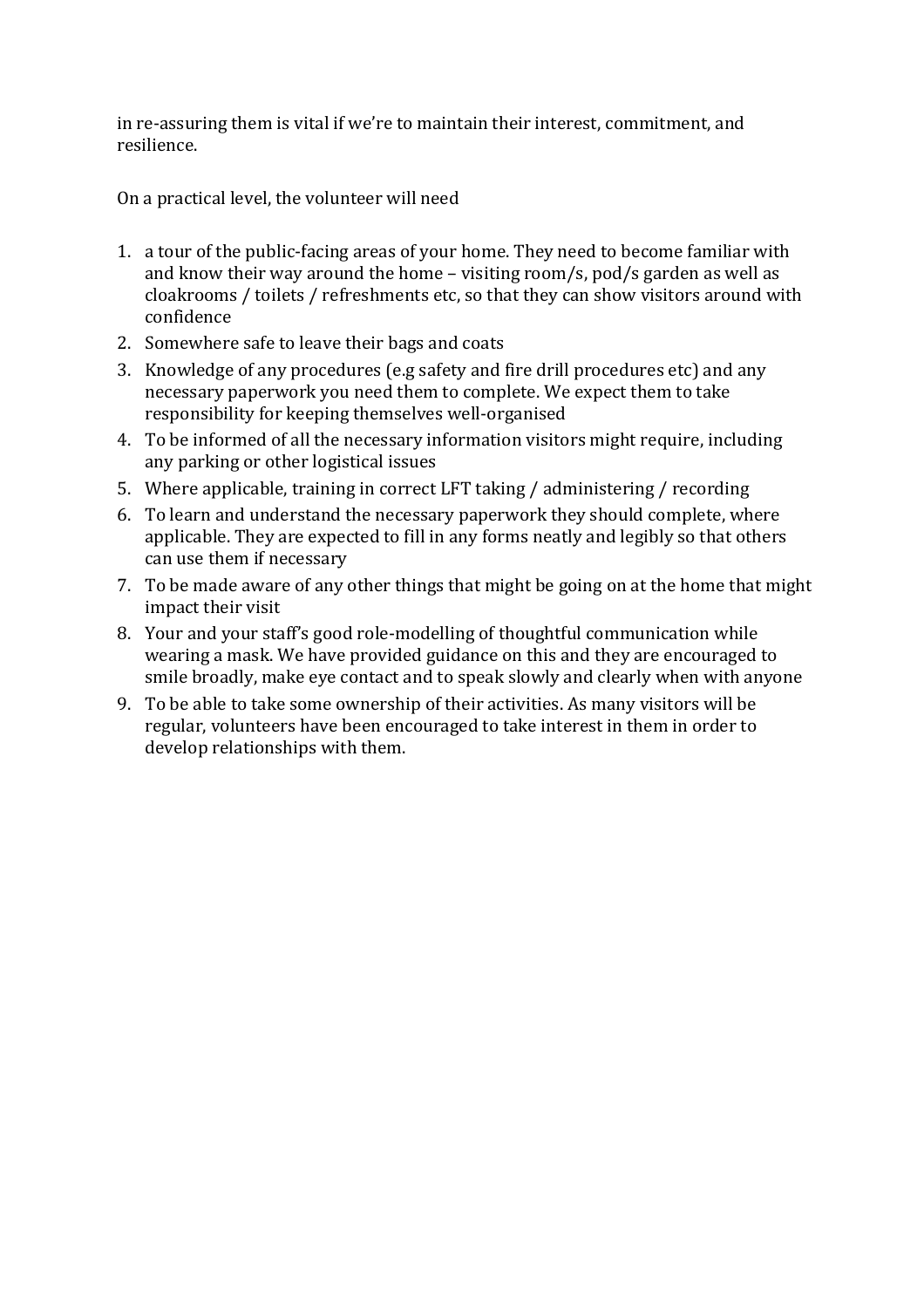## **What to provide for the volunteers**

| Recommended<br><b>PPE</b> items  | <b>Explanation</b>                                                                                                                                                                                                                                                 |
|----------------------------------|--------------------------------------------------------------------------------------------------------------------------------------------------------------------------------------------------------------------------------------------------------------------|
| <b>Disposable</b><br>Gloves*     | Required if for other reasons set out in standard infection prevention and<br>control precautions (e.g. contact with residents' blood or other bodily<br>fluids)                                                                                                   |
| Disposable plastic<br>apron*     | *Required if for other reasons set out in standard infection prevention and<br>control precautions (e.g. contact with residents' blood or other bodily<br>fluids)                                                                                                  |
| <b>Fluid-repellent</b>           | The mask is worn to protect you, the care worker, and can be used while<br>caring for a number of different residents. You should not touch your face<br>mask unless it is to put it on or remove it. It must be disposed of when<br>leaving the care home setting |
| surgical mask<br>(FRSM) Type IIR | FRSM can be used continuously while providing care, until you take a<br>break from duties (e.g. to drink, eat, for your break time or end of shift)                                                                                                                |
|                                  | If you are providing homecare visits (or visiting different people living in<br>an extra care scheme) you should remove and dispose of your mask<br>after visiting each individual                                                                                 |
|                                  | You should remove and dispose of your mask if it becomes damaged,<br>soiled, damp or uncomfortable to use. You need to use a new mask<br>when you re-start your duties after a break.                                                                              |
| <b>Eye protection</b>            |                                                                                                                                                                                                                                                                    |
|                                  | Not required                                                                                                                                                                                                                                                       |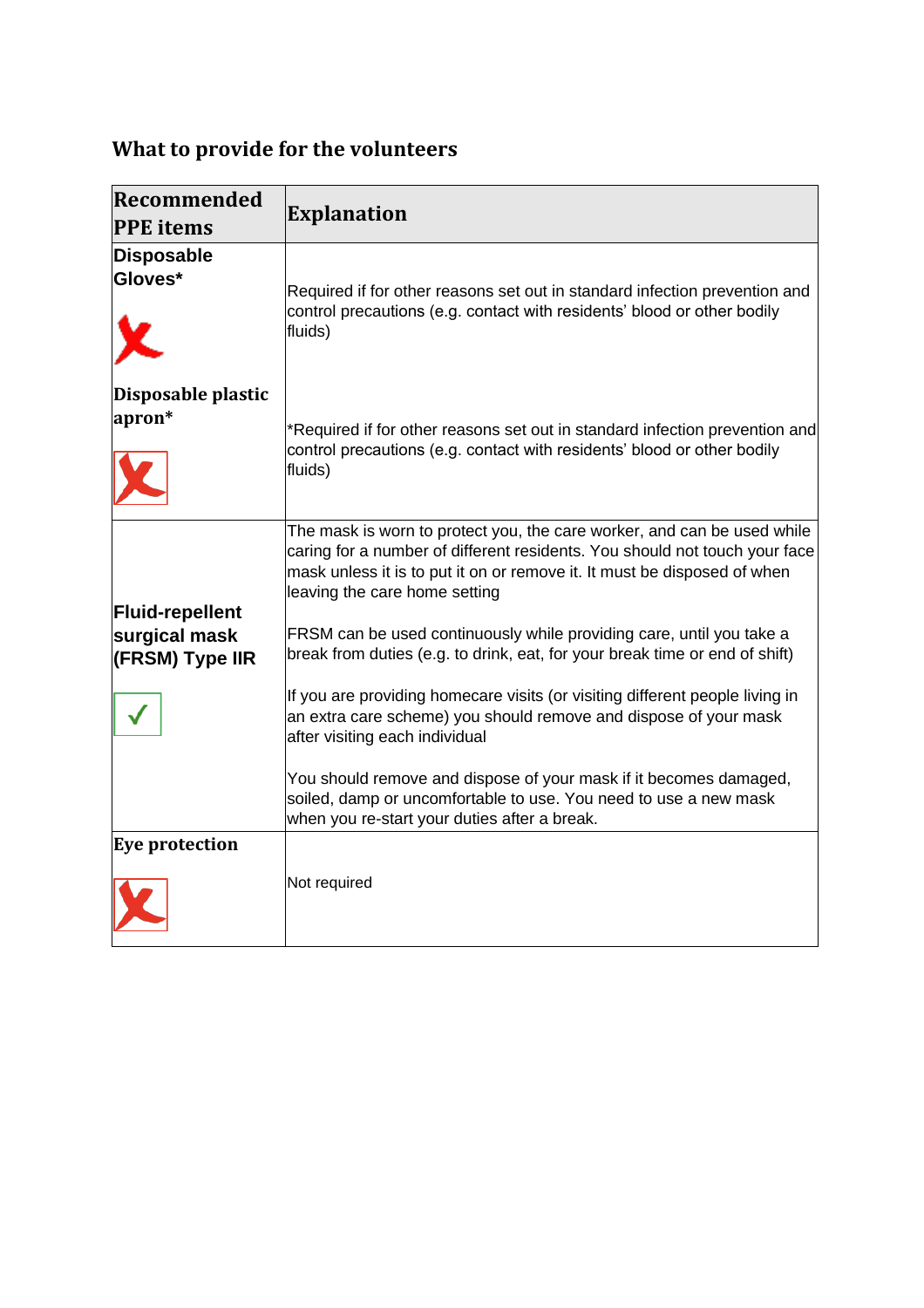#### **Training and supervision provision to demonstrate donning and doffing PPE**

All volunteers have been given this diagram but may need additional help.

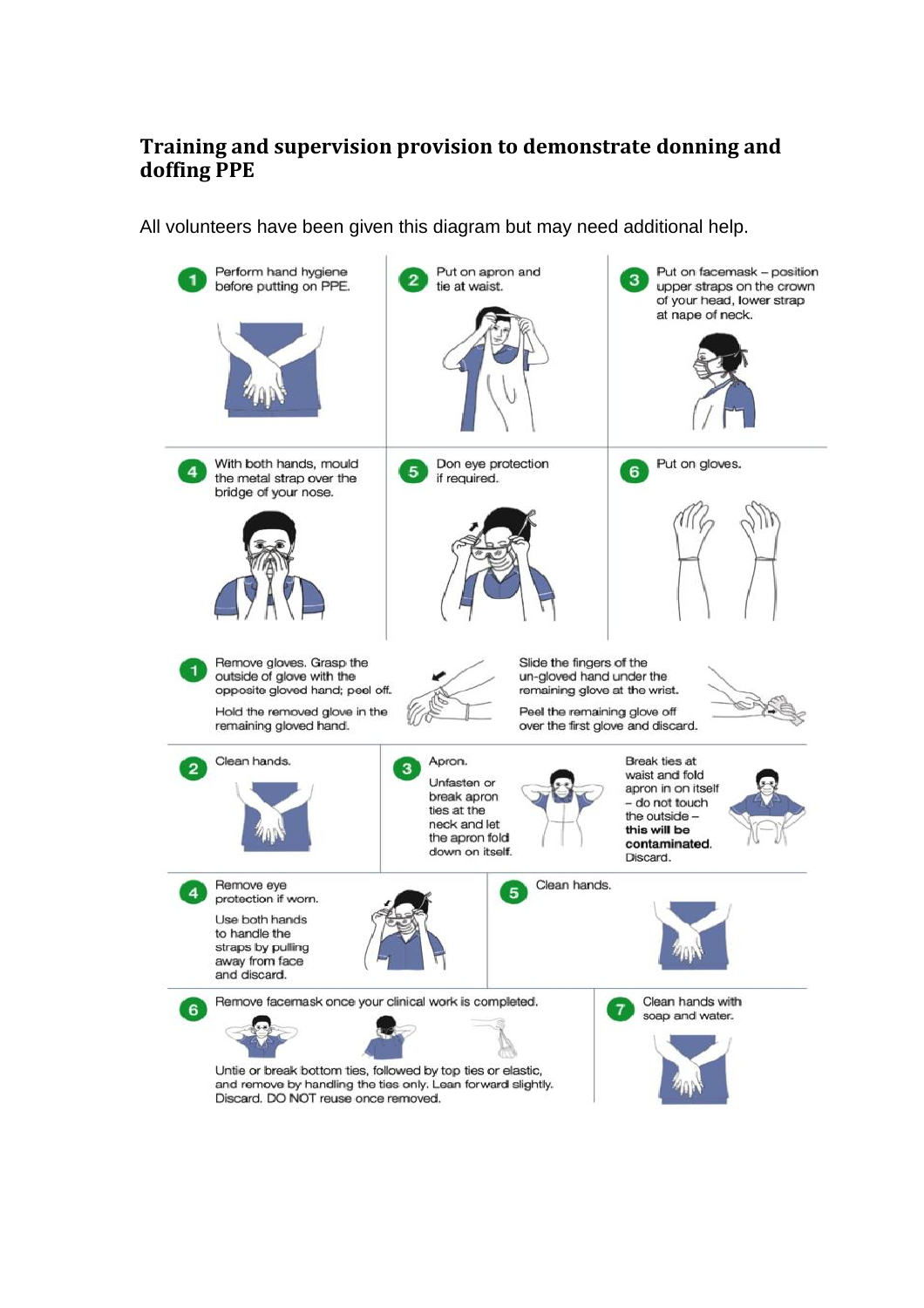| How will visits be logged? |  |  |  |  |  |
|----------------------------|--|--|--|--|--|
|----------------------------|--|--|--|--|--|

|           | Date | Resident's<br>room number | Relationship | Time of<br>visit | Duration |
|-----------|------|---------------------------|--------------|------------------|----------|
| Visitor 1 |      |                           |              |                  |          |
| Visitor 2 |      |                           |              |                  |          |
| Visitor 3 |      |                           |              |                  |          |
| Visitor 4 |      |                           |              |                  |          |
| Visitor 5 |      |                           |              |                  |          |

- Volunteers are asked to log the time they spend at the care home and complete a record of sessions they attend to be kept on file.
- Once the volunteers have been introduced to you and are ready to start, Zoe will enrol them to time credits so they can earn rewards for volunteering.

### **Check-ins with the project leads**

We'll check in with the volunteers and you on a regular basis to learn about the progress of the initiative and its impact on the home, staff, visitors and the residents. This will be your opportunity to feedback to us and discuss your experiences. You feedback is a vital tool to move this project forward.

#### **Communicating with volunteers**

We're committed to the success of this project and have spent considerable time recruiting volunteers, so we're keen to retain their engagement and enthusiasm for as long as possible! It's partly an organisational issue and partly the support we give to them.

We hope to help manage any aspects of volunteers' experiences that might negatively impact them. We'll be monitoring the project through feedback sessions from you and them. If a volunteer does choose to leave, we will do our best to make changes to address and eliminate any reasons that are within our control.

We recognise the possibility that during this time of COVID, volunteers may stay in their roles for shorter periods of time than in the past. We want to celebrate whatever time/talents they provide and hope you will be able to do the same. We hope you will agree that happy volunteers are happy customers, who may provide referrals to others looking for volunteer involvement – or care homes for loved ones!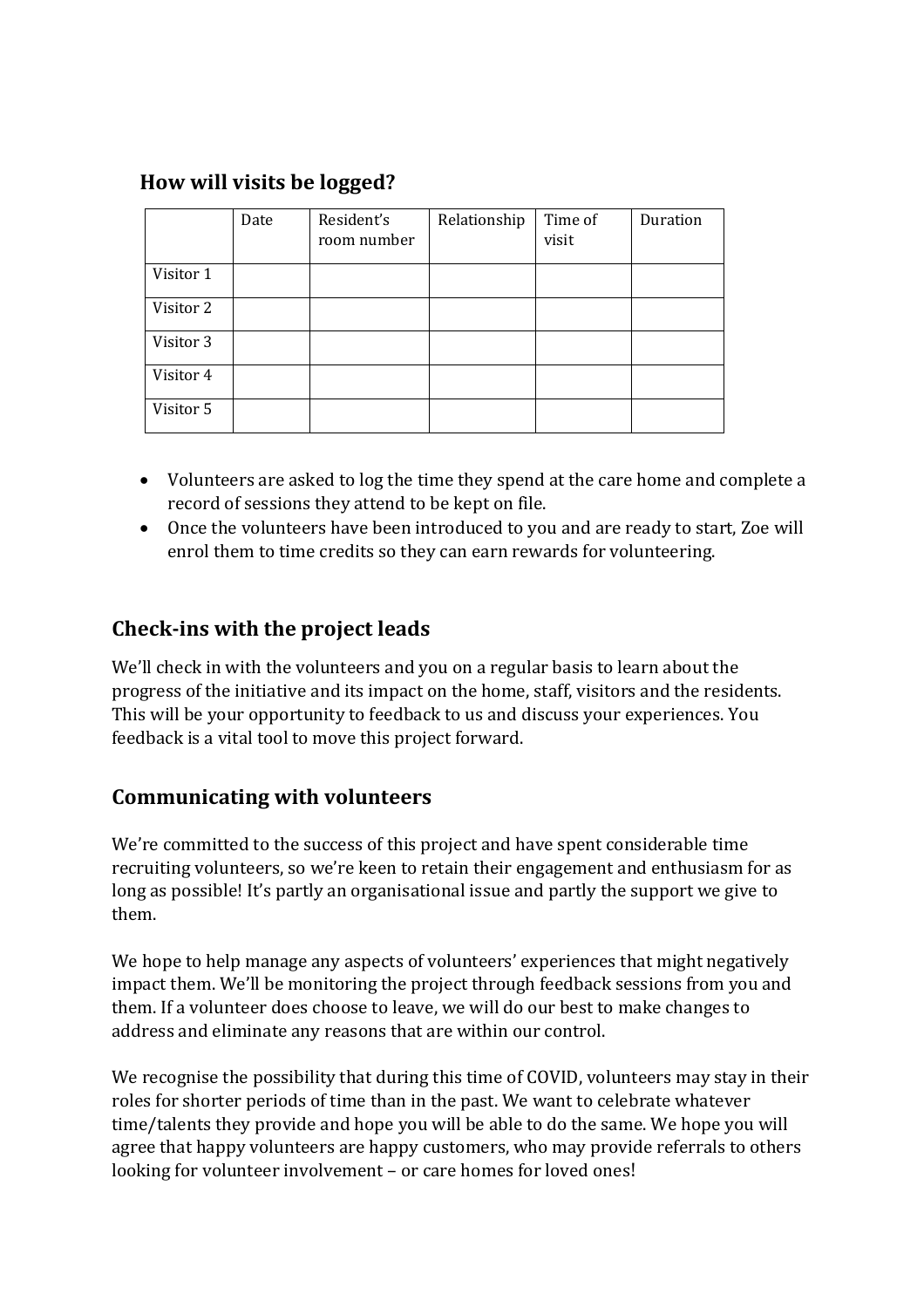### **At the beginning…**

- Create a quality volunteer experience
- Greet new volunteers and make sure they feel welcome
- Be prepared for them when they arrive
- Respect them and recognise their commitment
- Provide training and opportunities for them to learn
- Provide organisational support
- Develop a "true believer" in the cause
- **Ensure the volunteer 'gets more than they give'.**

#### **Six ways to keep volunteers engaged and motivated**

- 1. Make they feel needed and appreciated
- 2. Ensure that what they are expected to do is achievable
- 3. Stay connected communication channels need to work both ways
- 4. Communicate your expectations
- 5. Celebrate their success
- 6. **Make it enjoyable!**

## **Short-term engagement is different from long-term loyalty**

In order to gain commitment, we have to deliver all the necessary steps to ensure the person has a good match of skills and attitude, expectation and good induction. To move this to a longer-term engagement requires additional support. Recent research suggests these four top retention strategies:

- 1. Create a quality volunteer experience
- 2. Develop "true believers" in the cause
- 3. Provide organisational support
- 4. **Ensure the volunteer "gets more than they give"**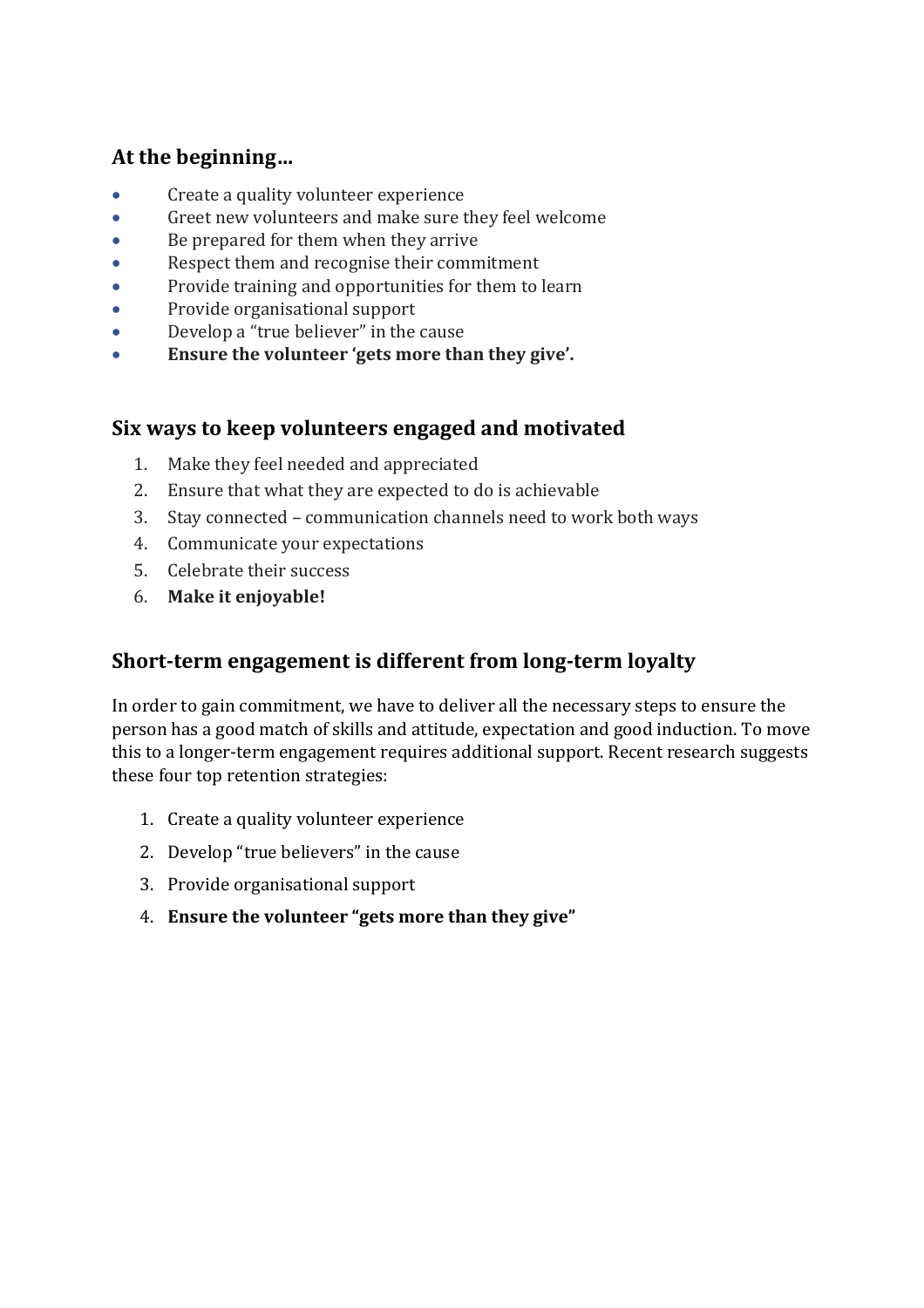

## **Communication for volunteers with residents and families**

A care home 'team' can be likened to a six-point star, representing everyone who is part of it. Being the most important, residents are at the centre of everything, surrounded by their needs (quality of life, wellbeing, and meaningful engagement). and those who contribute to that lived experience: staff, families, and friends – and now, volunteers.

During the pilot, volunteers are likely to encounter people living with dementia. In the induction and guidance, we have highlighted that dementia is a complex health problem – that a person with dementia may display a number of symptoms that have affected their memory, perception, behaviour, language and personality.

We have stressed the importance of relationships in the wellbeing of *any* person and those living with dementia – as well as those caring for them and their families. Volunteers have received preliminary guidance on connecting and communicating well with a person with dementia, including sensory approaches.

However, some volunteers will have little or no experience of the relationships between care staff and residents, nor the sometimes-complex relationships with families. It is likely that few will have ever been inside a care home and none will have been into one during COVID. We want them to really enjoy their time with you and it is important to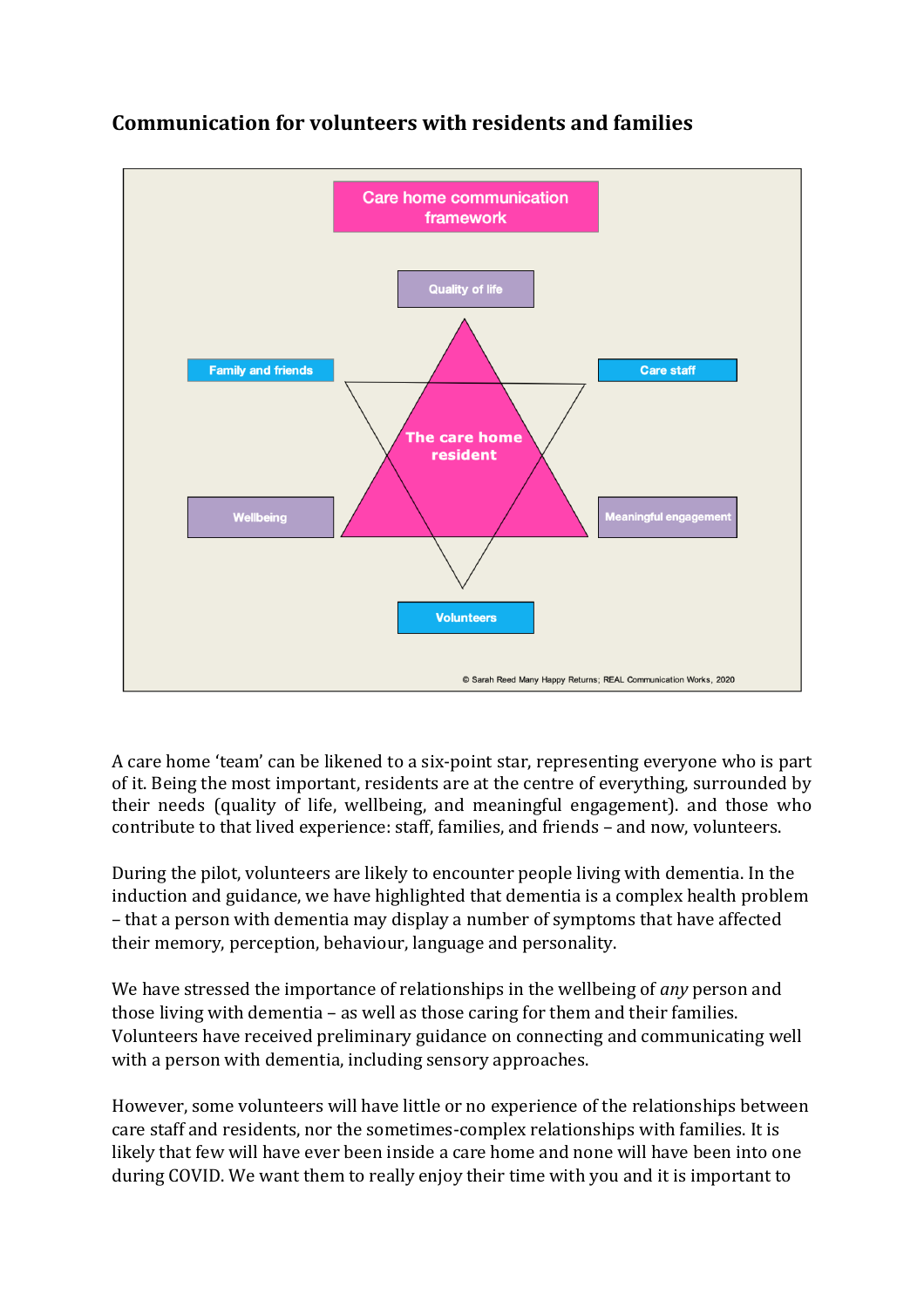recognise that they may find certain aspects of their volunteering experiences unnerving or troubling.

We know well how dementia can affect a person's behaviour, but volunteers, especially those who are younger, might be less aware of it and how it impacts a person. Being sensitive to this intergenerational issue and providing reassurance can only help the success of the project.

Acknowledging the person's reactions, giving them time to process their experience and being sensitive to them can only help to make this project a success.

## **Age Cymru – Ambition**

The agenda for Age Cymru is broad, but to ensure we maximise the impact of our efforts we will be focussed. We have identified four goals to encompass the change we will drive to create an age friendly Wales.

#### **1. Rights and participation**

In an age friendly Wales, we have the information and support we need to feel empowered to exercise our rights and to participate in all areas of society.

#### **2. Community**

We have meaningful and purposeful relationships; the transport we need to get out and about and we can live without environmental or social barriers preventing our inclusion.

#### **3. Well-being**

We have access to the care and support we need to for our wellbeing and to age as actively as we are able.

#### **4. Financial inclusion**

We have enough money to meet our needs and have a good quality of life.

Our strategy is to create the conditions where older people are able to live well by

Influencing – campaigning for the changes that are needed to improve the lives of older people.

• Informing- strengthening our role as the place to go for people who need help as we provide accurate, trusted information and advice.

• Enabling - creating the conditions for sustainable services, whether that is through working with our local partners to develop national approaches for service delivery, like I&A or raising funds for projects to be delivered.